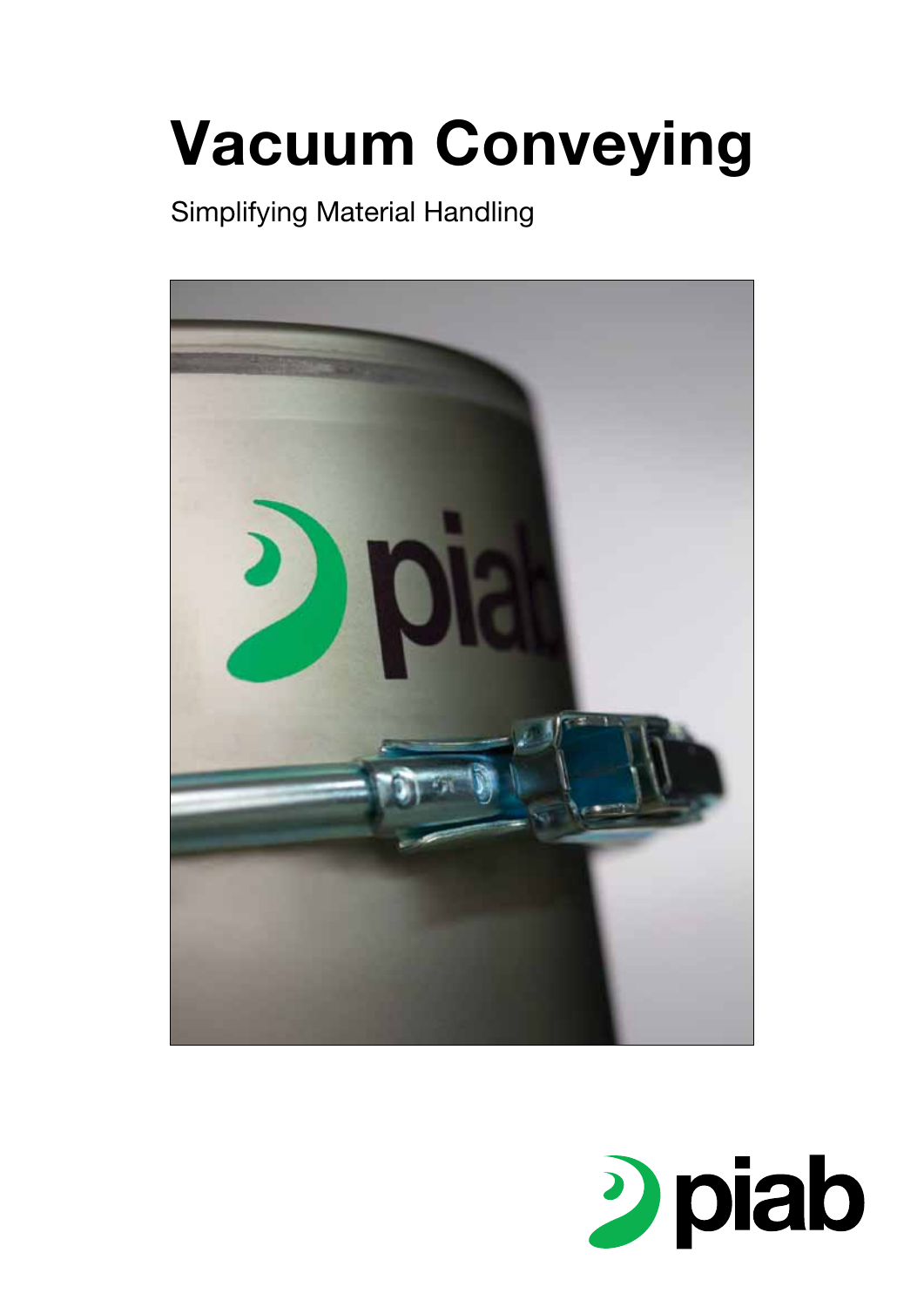# *Our Mission*

*"Our mission is to increase productivity for industrial customers and provide energy saving solutions by promoting our superior technology universally."*

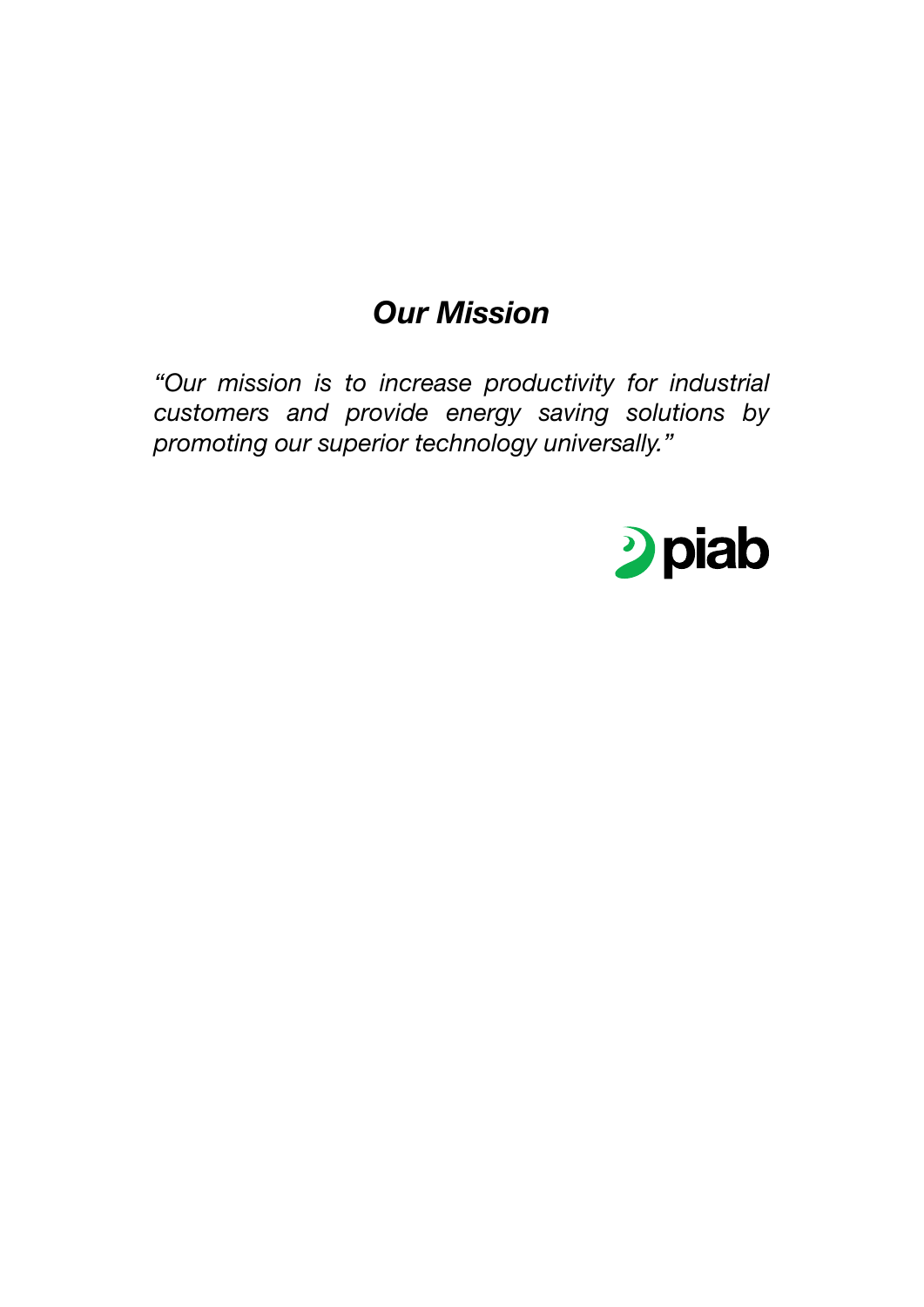

# Piab - A powerful business partner

We strive to increase productivity, thus reinforcing your edge in the market. We also aim to reduce energy consumption and improve the working environment. Partnering with Piab means more than having a reliable supplier of vacuum components.

# Let us be the expert on conveying technology for you

We take pride in being the innovators in vacuum technology. Technical leadership means finding and developing solutions that have not yet been found by others. You should feel confident in knowing that your relationship with us will keep you on the cutting edge with your vacuum solutions.

At Piab, we commit to serve you with the same level of know-how and service no matter where you are in the world. A strong presence, with representatives all over the world allows Piab to present a global, unified front with one mission – to grow your business.

# **Productivity**

In today's very competitive world, we realize that you need, as much as we do, to always be one step ahead. Among other things, one should always aim to improve productivity. Piab's technology and experience supports your ambition in improving productivity and maintaining your competitive edge.

# Energy saving

We believe strongly in taking responsibility for our shared environment. We always strive to have the most energy efficient products. For example, using our smaller compressed air driven pumps directly as a product in your vacuum solution as opposed to using a mechanical vacuum pump with inherent energy losses through long vacuum lines until it reaches the main suction point. This means that our products save energy and give you more flexibility on where to install your machinery.

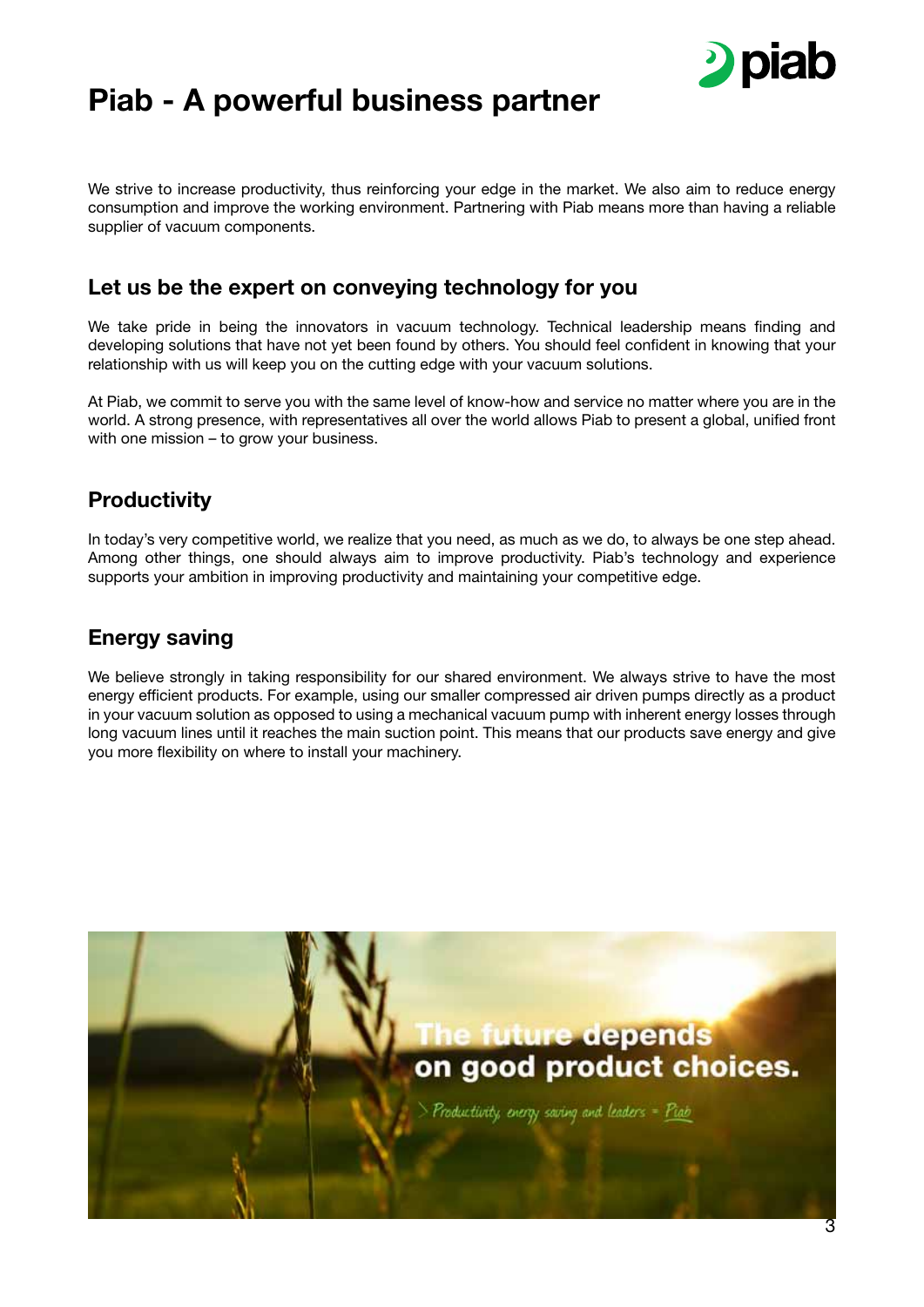# Industries



# Consumer and Food Industries

The most common application within consumer and food industries is conveying ingredients from big or small bags to different process steps in production or conveying the final product to the packaging line. Piab's range of conveyors can handle powders with particle sizes down to 0.5 micron, capacities up to 10 tons/ hour and distances up to 50 meters (160 ft) depending on the conditions of the conveyed material. Piab's conveyors are also designed to handle fragile products such as coffee beans or candy. For applications in these industries, we usually consult our global network of experts to ensure the quality of the conveyed product. Piab conveyors meet the very high hygienic demands (FDA) of the consumer and food industries. The equipment is also ATEX Dust compliant.

### Typical applications

- Powder and granules transfer
- Form-fill-seal
- Big Bag loading and unloading
- Drum/bag filling and emptying
- Mill/Sieve/Mixer/Blender filling
- Tablet/Fragile products transfer
- Applications in explosive atmosphere
- **Hygienic applications**
- Compact applications



# Success story from the Food Industry

#### Wrigley Poland sees reduction in energy consumption, maintenance and cleaning time

**WRIGLEY** is a name well-known in the consumer goods industry for its wide variety of chewing *gum and mints. Wrigley Poland recently decided to follow the company move toward process automation by simplifying its conveying process to reduce downtime.* 

*Piab's C33 conveyors were installed for the transfer of flavoring powders from blenders to presses in the confectionary department, and for the handling of rolling compounds at the sheeting machines.* 

*With the Piab system in place, there is less downtime during the manufacturing of pressed mints and pellet form gum, as the vacuum conveyor and filters are very easy to clean. Since installing the conveyors, Wrigley Poland has reduced cleaning time by about 70%, while maintenance has been reduced to periodical replacement of filters only. Wrigley also reports that the previous system cost the company twice as much as the Piab solution at the same capacity, and was much less reliable. The new conveyors are also more efficient, as their design improves the vacuum-assisted flow by 25% without affecting energy consumption.*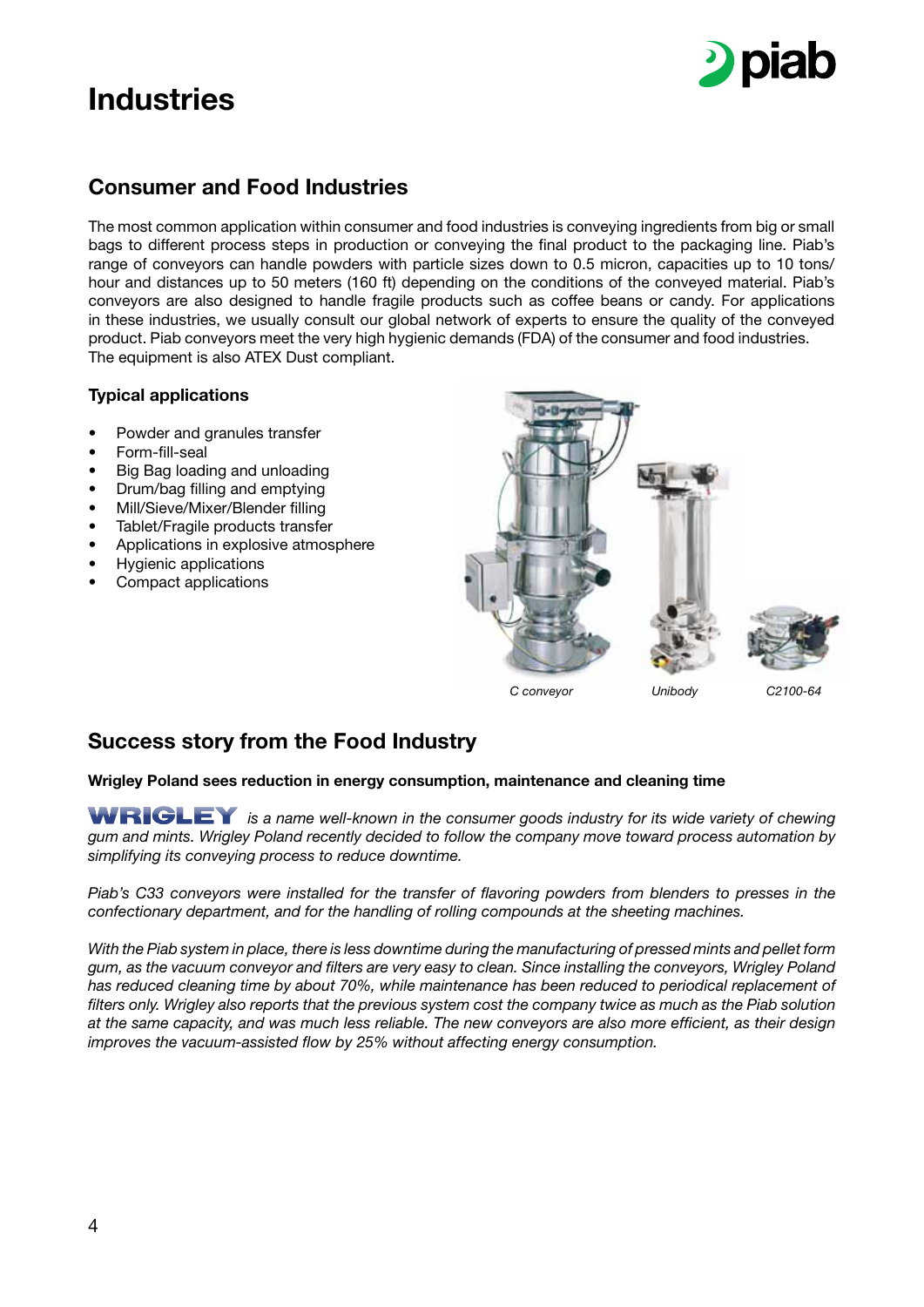

# Pharmaceutical Industry

The pharmaceutical industry has a very high demand for cleanliness as well as for health and safety. Since many of the different powders produced in the pharmaceutical industry are hazardous or considered being a safety risk, Piab designed its range of conveyors to meet these special demands. Piab conveyors work with an enclosed vacuum system, ensuring that no powder leaks out to the surrounding atmosphere. The equipment is also ATEX Dust compliant. Typical applications for the pharmaceutical industry are reactor filling, feeding tablet presses and conveying the final product (tablet or powder) to the packaging line.

### Typical applications

- Powder and granules transfer
- Form-fill-seal
- Big Bag loading and unloading
- **Reactor filling**
- Drum/bag filling and emptying
- Mill/Sieve/Mixer/Blender filling
- Tablet/Fragile products transfer
- Hazardous powder transfer
- Applications in explosive atmosphere
- **Hygienic applications**
- Compact applications



Success story from the Pharmaceutical Industry

#### Reduced cleaning time by 600 hours with C21 conveyor

*A contract manufacturer for solid dosage forms develops and produces multi-layered tablets, film-coated tablets, sugar-coated tablets, pellets and hard gelatin capsules. In a highly competitive market, productivity improvements and reduced cleaning times create a strong competitive edge – something the company* 



*An example of Piab installation for powder transfer.*

*searched for when looking for new production solutions.*

*The C21 vacuum conveyor replaced Piab's own old VC conveyor for the conveying process of powder to tablet presses.* 

*The cleaning process was reduced from three to two hours, giving one hour more production time. The new conveyors also gave improvements in the working environment thanks to lighter equipment and fewer parts of the machine, reducing the possibility of mix-up of parts. The labor cost of cleaning was reduced by €9,000/year and the increased productivity equals to approximately €15,000/year. The return of investment in Piab products was reached in 20 months.*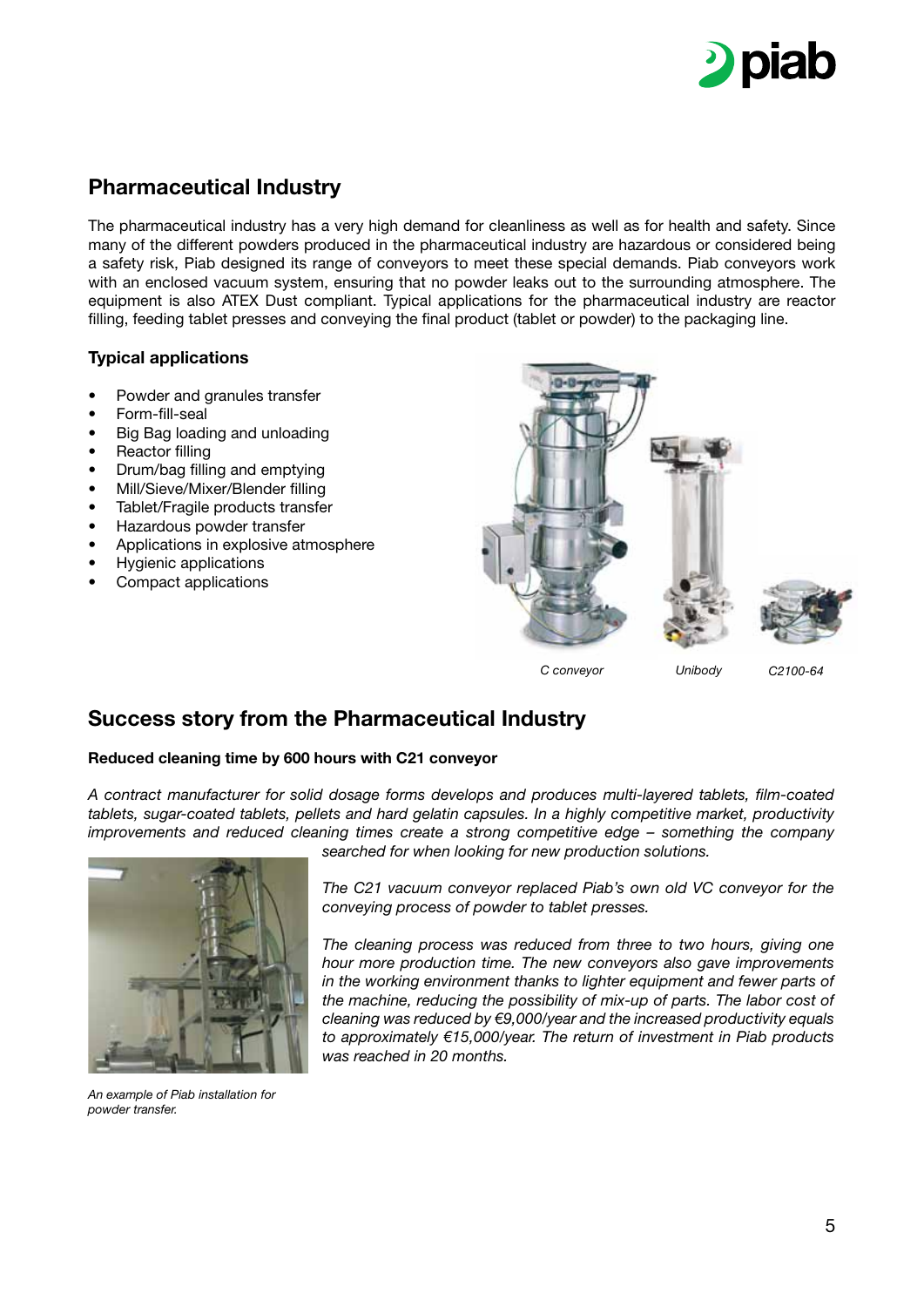

# Chemical Industry

The chemical industry often handles aggressive and hazardous powders that require specially designed equipment. Piab conveyors work with an enclosed vacuum system which ensures the highest level of working environment for the operator. Piab conveyors are ATEX Dust compliant.

### Typical applications

- Painting/paint coating
- Toner transfer
- Powder and granules transfer
- • Form-fill-seal
- • Big Bag loading and unloading
- Reactor filling
- Drum/bag filling and emptying
- Mill/Sieve/Mixer/Blender filling
- Hazardous powder transfer
- Applications in explosive atmosphere
- Compact applications



## Success story from the Chemical Industry

#### OKI reduces maintenance and downtime with a safe, speedy conveying system

*OKI was founded in 1881 as Japan's first telecommunications equipment manufacturer. At their plant in Glasgow, Scotland, more automated processes and equipment were introduced in order to remain competitive and to meet increased operation requirements.*  **PRINTING SOLUTIONS** *One process they decided to improve upon was the transfer of toner powders from the* 

*plant's ground level into filler heads. OKI was also interested in improving the working environment and finding a solution that complied with ATEX legislation and met or exceeded Health & Safety regulations.* 

*OKI started working with Piab to replace the existing vacuum transfer systems with 28 of Piab's C21 vacuum conveyors. The enclosed vacuum conveyors, safely and quietly transport the toner powder in distances ranging from 4-25m (15-80 ft) and with a total daily throughput of 2,000kg (4,400 lb) of powder.*

*Mr. Peter Barnes, senior operations engineer at OKI, cited reduced downtime as a major benefit of the Piab conveyors, and stated that the level of technical support required is incredibly low. "Our new Piab systems are extremely reliable, and much more cost effective to operate than the old systems." The conveyors have also proved easy to clean and simple to maintain. OKI also found that the lifecycle of Piab's filters was much greater than that of the previous system's filters, which resulted in significant reductions in the running costs.*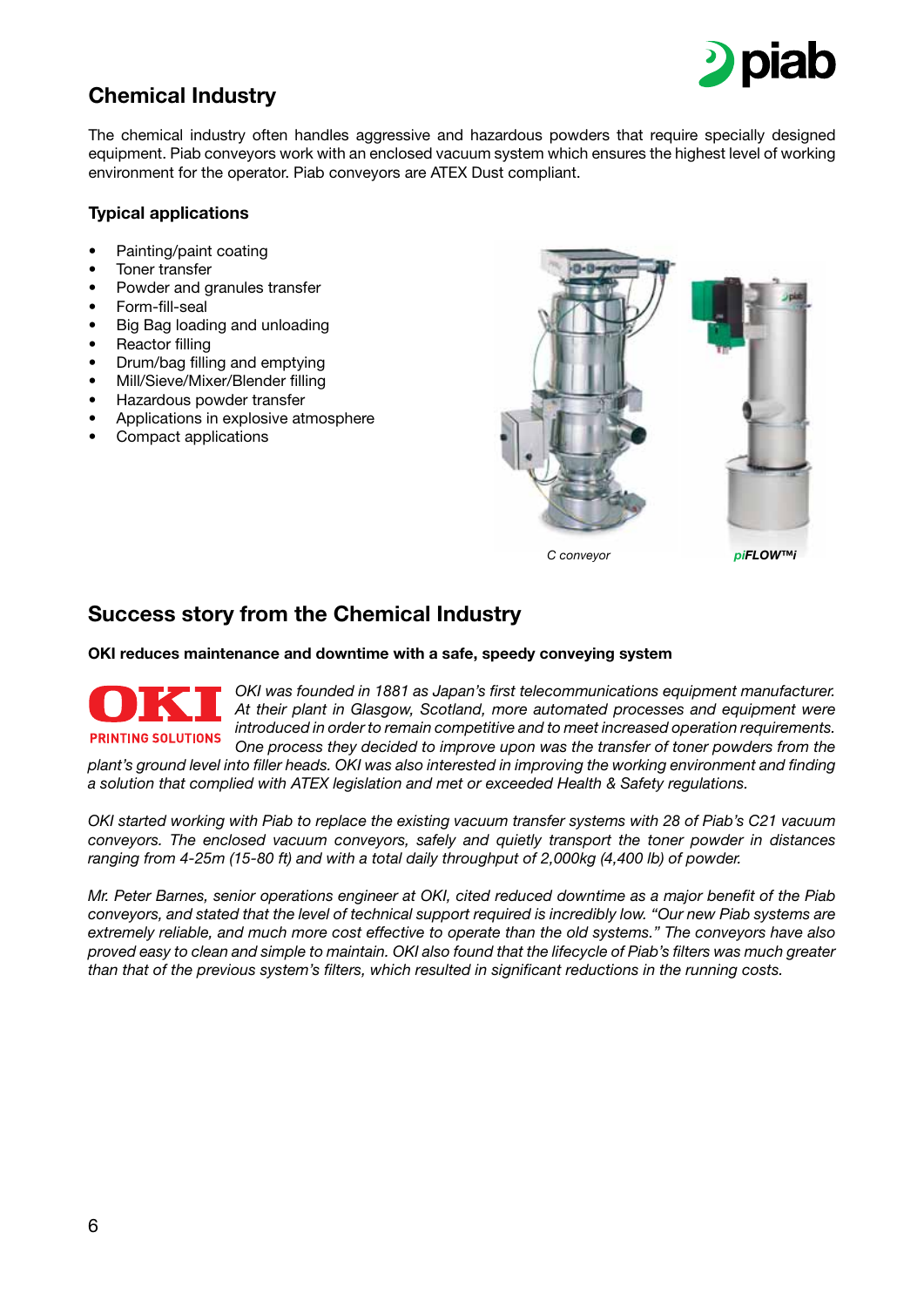

# General Industry

The General industry often handles abrasive powders that require specially designed equipment. Our conveyors are designed with Stainless Steel body (ASTM 304) to resist wear of parts. Piab conveyors are ATEX Dust compliant.

### Typical applications

- Powder and granules transfer
- Form-fill-seal
- Big Bag loading and unloading
- Drum/bag filling and emptying
- Applications in explosive atmosphere



*piFLOW™i*

# Success story from the General Industry

#### Reliable conveyors decrease downtime for tile manufacturers



One of Europe's most innovative producers of automatic systems for weighing and dosing applications, Euroelettra, was challenged to provide its customers in the ceramic tile industry a cost-effective and reliable dosing system that was able to safely transport the thin colored metal oxide powders commonly used in production.

Euroelettra included Piab's industrial vacuum conveyors in the design of its dosing system. The industrial conveyor series was able to run successfully with minimal stoppages due to its simple design and ability to safely handle ceramic powders that are traditionally difficult to transport. Hence, utilizing vacuum conveyors that require minimal maintenance and are completely enclosed, Euroelettra's customers can now safely convey up to 2,000 kg (4,400 lb) of ceramic powder per hour. Product quality has also improved as the industrial conveyors supply an even amount of powder to the dosing machines, ensuring that the color of the completed tiles is more consistent.

# Piab Quality Standards



Piab offers conveyors for ATEX applications. These conveyors are type examined according to ATEX by a third party. Piab has a quality management system which fulfils the high standards that is required for delivering ATEX equipment on a regular basis.

Since there are special safety requirements for equipment and health protection for workers in potentially explosive atmospheres, the EU has created legislation called the ATEX directives. Equipment that is certified according to the ATEX directive 94/9/EC has to be designed in a way that it cannot cause an explosion during its intended use.

The conveyors fulfil the requirements for the following ATEX zone classification for dust: zone 21 and 22 on the outside and zone 20 on the inside.

Piab's conveyors that are classified for use in potentially explosive atmospheres have specific features.

- All seals/rubber parts between the machine's sheet metal parts are made of dissipative (antistatic) materials. All larger plastic parts are made of dissipative (antistatic) materials.
- As a consequence of this, only antistatic variants of filters and fluidization cones are used.

An ATEX-certified conveyor is delivered with CE Declaration of conformity and CE marking that clearly states the ATEX classification and contains the EX symbol. EX II 1/2 D c +80ºC 0ºC <= Ta <= 60ºC



The U.S. Food and Drug Administration (FDA) issues a Code of Federal Regulations that regulates what materials can be used in contact with foodstuffs and pharmaceuticals. Piab's C serie of vacuum conveyors consist solely of materials that are in accordance with FDA requirements.



One of the objectives of the United States Department of Agriculture (USDA) is to ensure the quality of food products and the safety of the consumer. USDA reviews and accepts process equipment for dairy products. Piab follows the guidelines from USDA.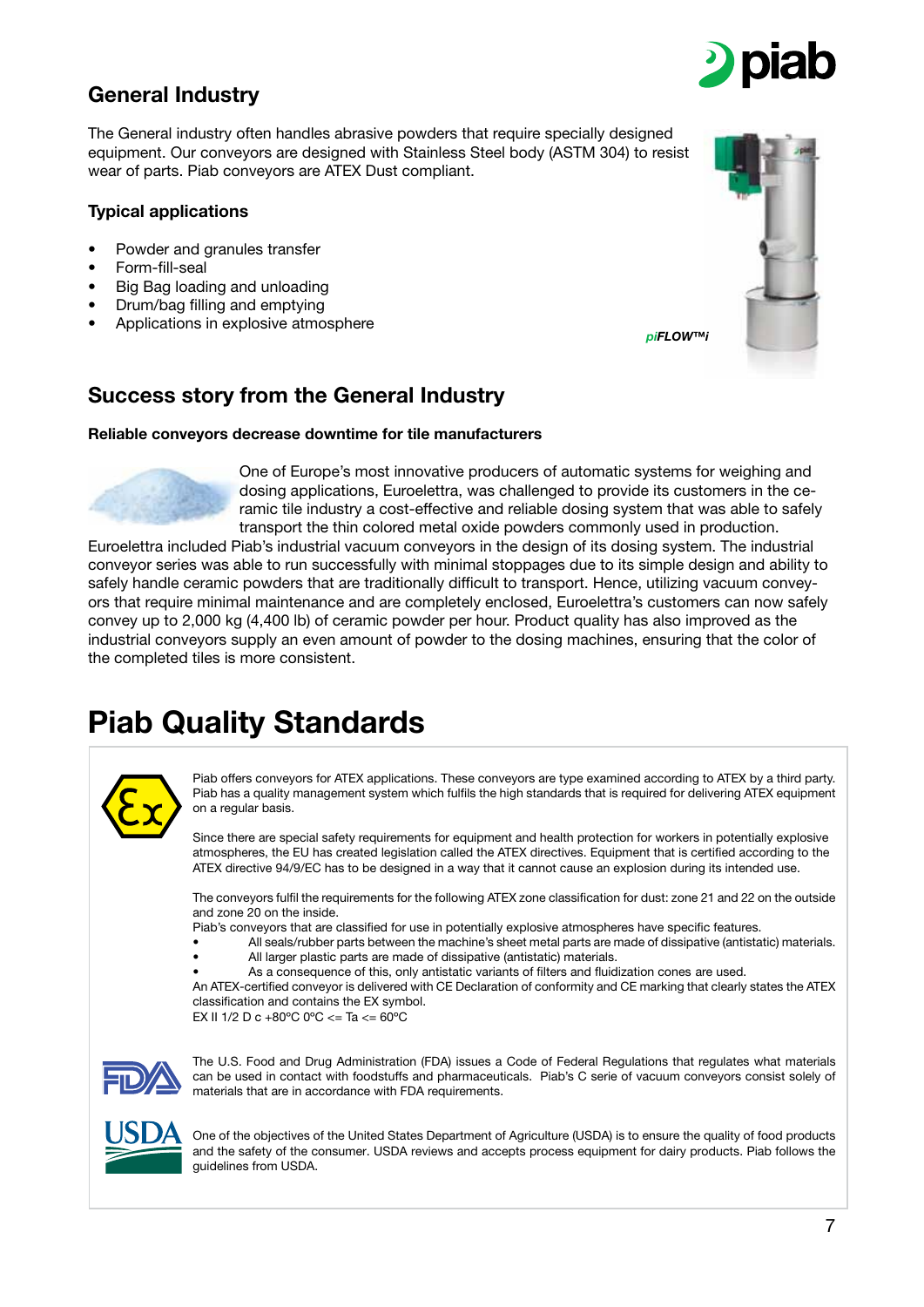

# Principle of Piab vacuum pumps

COAX® cartridges are based on advanced technology for creating vacuum with compressed air. The COAX® cartridges are smaller, more efficient and more reliable than conventional ejectors, which allows for the design of a flexible, modular and efficient vacuum system. A vacuum system based on COAX® technology can provide you with three times more vacuum flow than conventional systems, while reducing energy consumption.

When compressed air (1) passes through the nozzles (2), air is pulled through with the stream of compressed air. Suction will be generated at the opening of each stage (3), resulting in vacuum.

1

3

2



*Multi-ejector Piab vacuum pump Piab vacuum pump driven by COAX® technology*

# Simple compact design

This picture shows a multi-ejector Piab vacuum pump in cross section.

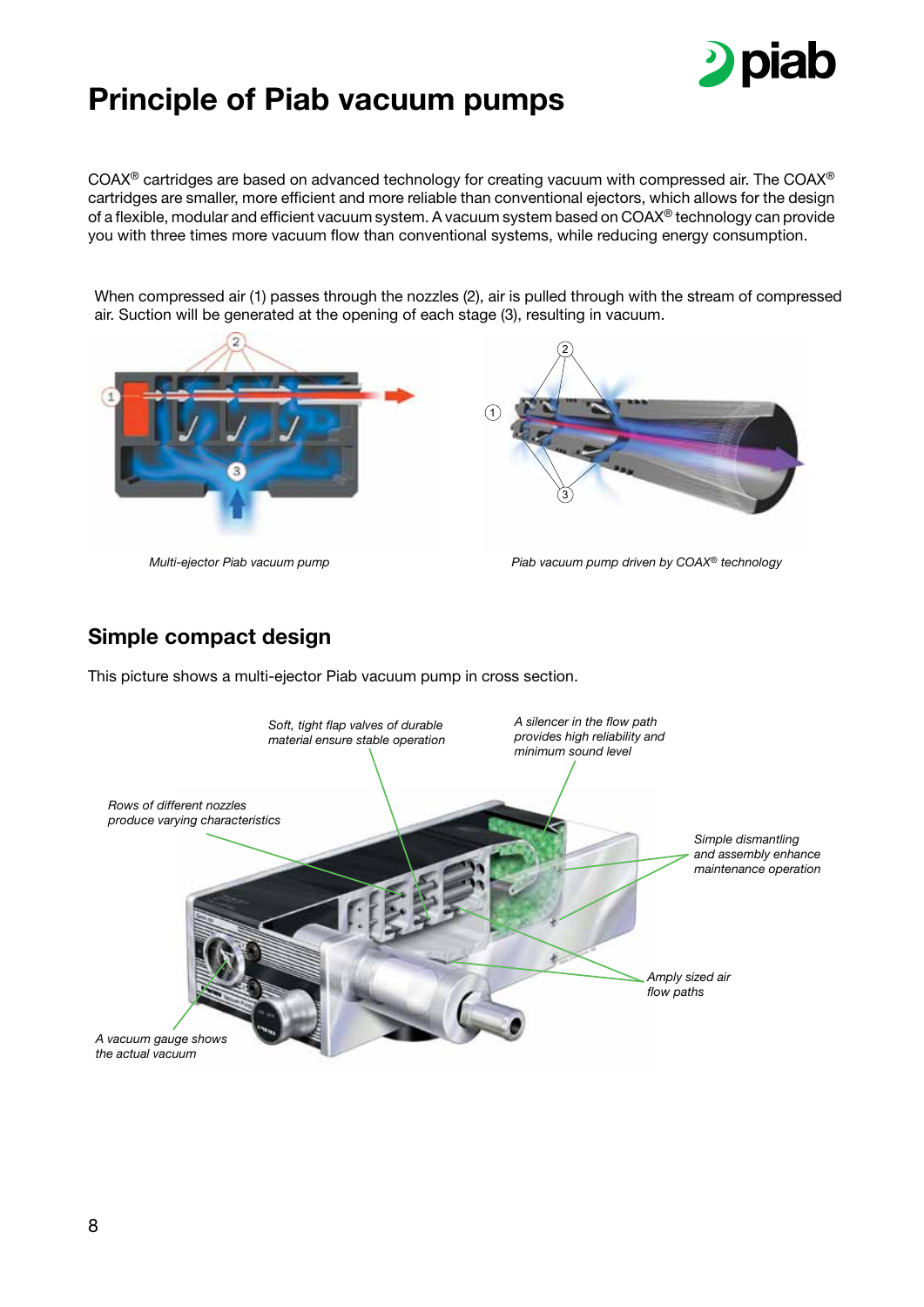

# The principle of vacuum conveying

Conveying various materials such as powder and bulk products are hygienically and efficiently handled by using vacuum in a closed system. Piab's vacuum conveying solutions are designed to improve production efficiency by reducing the need for manual labor that can result in injuries and increased costs.



1. Vacuum is created with a compressed air driven Piab vacuum pump (A). The pump can be automatically controlled.

2. The bottom valve (B) closes and the vacuum increases in the container (C) and the conveying line (D).

3. The powder is carried away from the feed station (E) into the conveying line and then to the container.

4. The filter (F) protects the pump and the surrounding area from dust and small particles.

5. During the conveying time, the air shock tank (G) is filled with compressed air.

6. At a preset time, the pump and the conveying are stopped and the bottom valve (B) is opened. The powder is discharged at the same time as the airshock is activated and the compressed air cleans the filter from dust and small particles.

7. When the pump starts again, this process is repeated and a new cycle starts. The suction time and emptying times are normally controlled by a pneumatic or an electric control system (H).

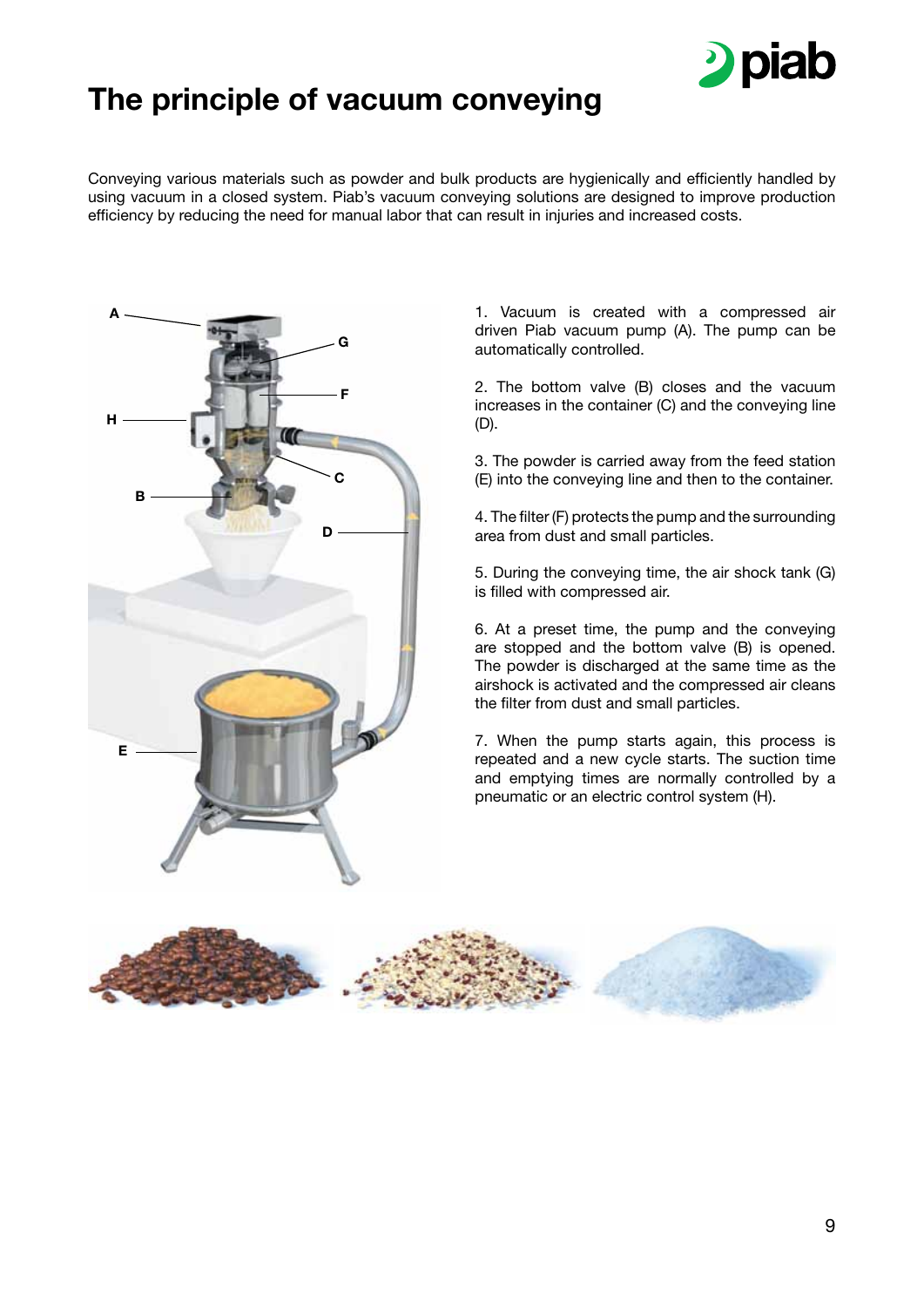# Product range



Piab has a wide product range that includes different types of vacuum conveyors. One thing they have in common is that they are designed for modularity and flexibility across many industrial segments. The C Series is more suitable when you have higher hygienic demands e.g. FDA. The  $pi$ FLOW<sup>™</sup> is a more robust conveyor line that is more ample for general industry.

# C Modular Conveyor – Flexible

This is a widely used conveyor for a number of applications, primarily in the pharmaceutical, food and chemical industries. Its main advantage is a modular design. You may build from a modular concept to reach capacities up to 10 tons/h, or remove volume modules in a snap when you change material or change your capacity needs. In this range, we have C21, C33 and C56 where the number indicates the diameter in centimeters of the conveying unit.

- All material used that is in contact with the conveyed product is made of stainless steel ASTM 316 L.
- Internal volume is extremely flexible, simply add or remove a module in a quick move.
- FDA certificate for all plastic and rubber parts.
- ATEX Dust certified.
- Test Report 2.2.
- Produced according to the USDA directive.
- The C2100-64 is a unique conveyor that is compact in design. Ideal for when you only need a limited capacity and have strict restrictions on headroom above your machine. This conveyor is equipped with the most energy efficient ejector available on the market  $-$  COAX<sup>®</sup> cartridges.
- The C2101-120 is a simplified model with limited options and capacity, equipped with COAX® cartridges.
- The **Unibody** option of C conveyors offers a reduced amount of dirt traps in the powder zone, to meet a higher hygienic demand.



*C33, C56, C21*



*C2100-64*





*Unibody*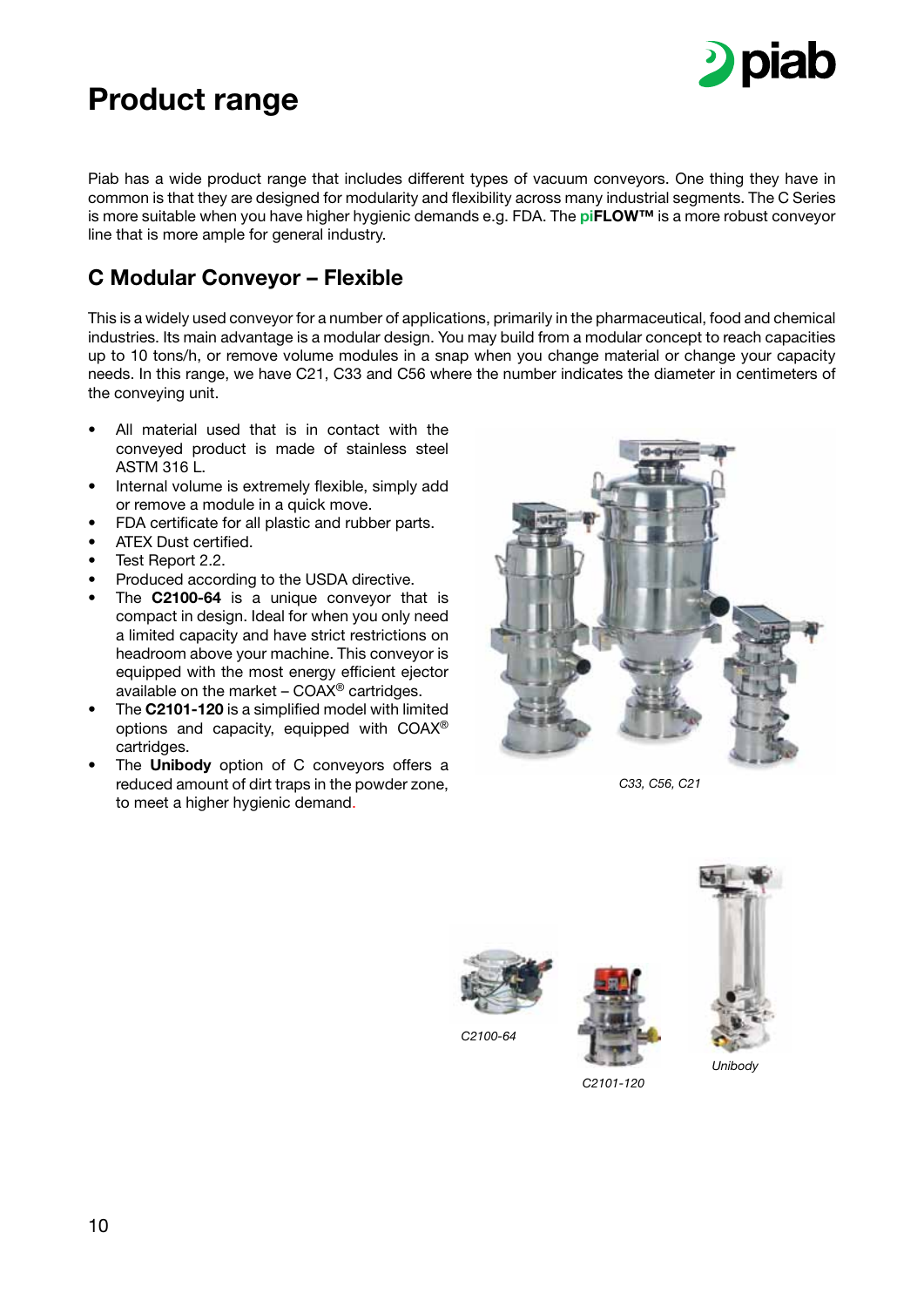

# piFLOW™i - Basic

This is a basic conveyor widely used in the general industry and sometimes in the chemical industry. It has a high throughput performance as well as a small foot print. This conveyor is often used as an alternative to mechanical conveyors when there is a requirement for dust free conveying or low maintenance. Another advantage is that the pump is based on COAX® technology which is the most energy efficient way to produce vacuum. Capacity up to 4 tons/h.

- COAX<sup>®</sup> patented technology.
- • ASTM 304
- Easy to install.
- Easy to use
- ATEX Dust certified.
- • Antistatic filter and seals.
- Cost-effective solution when no hygienic standards are needed, e.g. FDA.

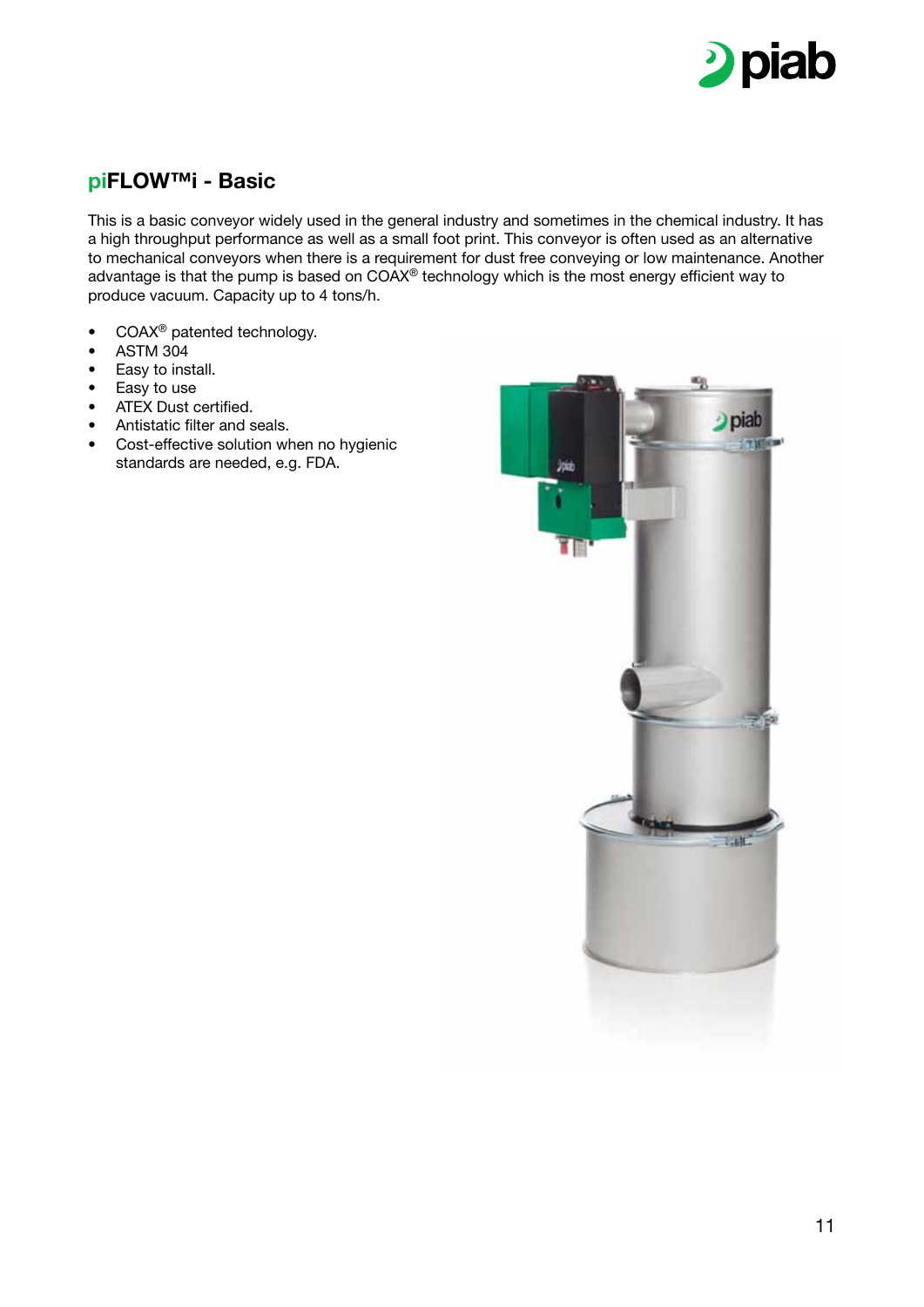

# Optimize your vacuum conveyor

# Filter

| <b>Filter type</b>            | <b>Material</b> | <b>Grade of filtration</b> | <b>Applications</b>                     | <b>Quality standards</b>                    |
|-------------------------------|-----------------|----------------------------|-----------------------------------------|---------------------------------------------|
| <b>Pleated Filter</b>         | Polyester       | $0.5 \mu m$                | Extreme fine and free<br>flowing powder | ATEX, FDA                                   |
| Pleated Rod<br>Filter         | Polyethylene    | 0.5 <sub>µ</sub>           | Fine powder                             | ATEX (only the black filter),<br><b>FDA</b> |
| <b>Textile Filter</b><br>bags | Polyester       | $5 \mu m$                  | Granules                                | ATEX, FDA, Food quality                     |







# Control units

Piab control units are fully pneumatic operated with an extremely reliable function. The full pneumatic design also removes any source of ignition from the system and at the same time simplifies the validation process.



Control unit CU is integrated in a stainless steel box for hygienic requirements. The unit is design to control all functions of the conveyor with simple installation and settings of the timers. The CU is compliant with ATEX.

Control unit PPT is designed to control the basic functions of the conveyor. The unit can be ordered with or without manual start/stop. The PPT is compliant with ATEX.





The Valve unit VU-EP is designed to convert an electrical signal to a pneumatic signal, when there is a need to control the conveyor with a PLC or similar electrical control systems. The unit is prepared for connection to Piab conveyors main functions and is therefore easy to install.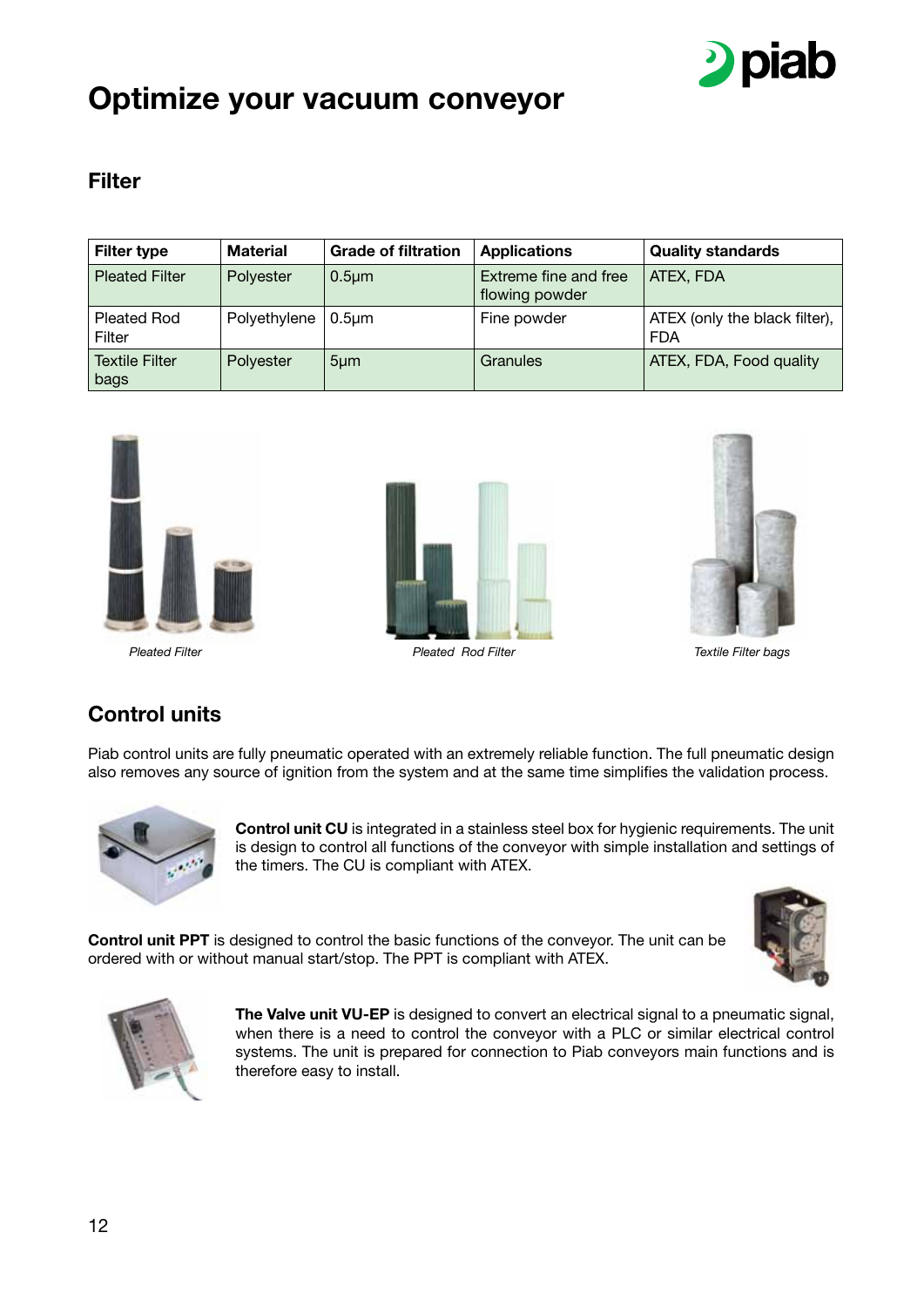# Feed point

The surrounding air is the carrier of the product and should be added at the feeding point. Is the product to be conveyed directly from a container? Is it to be picked up from up high or down low? Piab offers many different options from Feed Nozzles and Feed Adapters to Feed Stations.



Feed nozzles and suction pipes To manually feed the conveyor direct from bags, barrels, buckets, etc. The air flow intake into the nozzle can be adjusted to optimize the transport of the product into the conveying line.



Feed adapters The feed adapters are suitable for Piab feed station, customized hoppers, big bag unloaders or silos. The feed adapters can adjust the carrying air to optimize the transport of the product into the conveying line.



piab

Feed station

The feed station should be placed under a big bag or for dumping small bags. It has fluidization as an option for sticky, bridging, non-free flowing products to make the transport problem-free.

# Piping

Pipes have lower friction (faster and gentler conveying) than hoses and should be used in all stationary installations. Total conveying distance, vertical distance, number of pipe bends, diameter, whether you are using steel pipes, vacuum hoses or a combination of pipes and hoses, the type of connections between the pipes, these are all factors to consider when you choose piping system.



# Testing facilities

Piab's state-of-the-art testing facilities ensure quality control by allowing you to test our conveyors in combination with your product. Piab's vacuum conveyor testing facilities are specially designed for engineers



*Picture from Piab's testing facility in Europe.*

in the food, chemical and pharmaceutical industries. Testing ensures you that your material can be conveyed safely, hygienically, quietly and efficiently. Piab engineers secure conveying characteristics over various vertical and horizontal distances. You will receive a report containing all necessary data for the conveying application, such as achieved capacity, filter type, feeding point, tube diameter and accessories. This detailed report allows you to be certain that conveying time and energy consumption are effective. You will find testing facilities in Europe, Americas and Asia.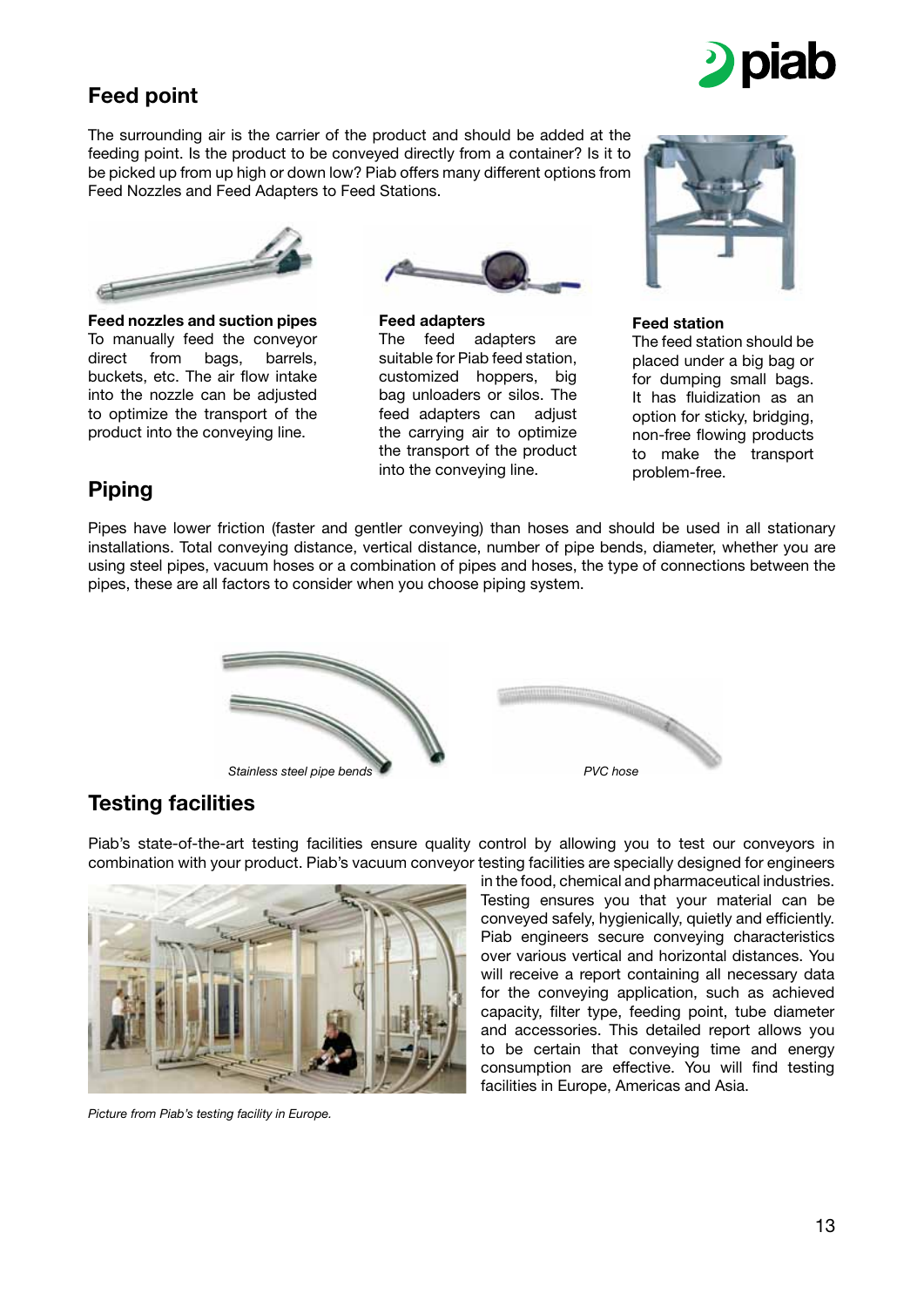

# **Warranties**

Piab offers a warranty to distributors, integrators and users of Piab products worldwide as per the following definitions:

- A five-year warranty is valid for complete vacuum conveyors excluding controls.
- A five-year warranty is valid for vacuum pumps excluding accessories and controls.
- A one-year warranty is valid for other products.

General warranty principles:

- Piab quarantees against defects in the manufacture and materials by normal use in proper environment, when following the instructions for care, maintenance and control described in the appropriate Piab manual.
- Piab replaces or repairs, free of charge, faulty products provided that these are returned to Piab, and found to be covered by the warranty.
- It is at Piab's discretion whether a faulty product should be sent back to Piab for replacement or if the repair shall be made locally at Piab's expense.
- This warranty does not include wear parts such as filter elements, seals, hoses, etc.
- This warranty does not include subsequent damages caused by defective products.



*An example of Piab installation.*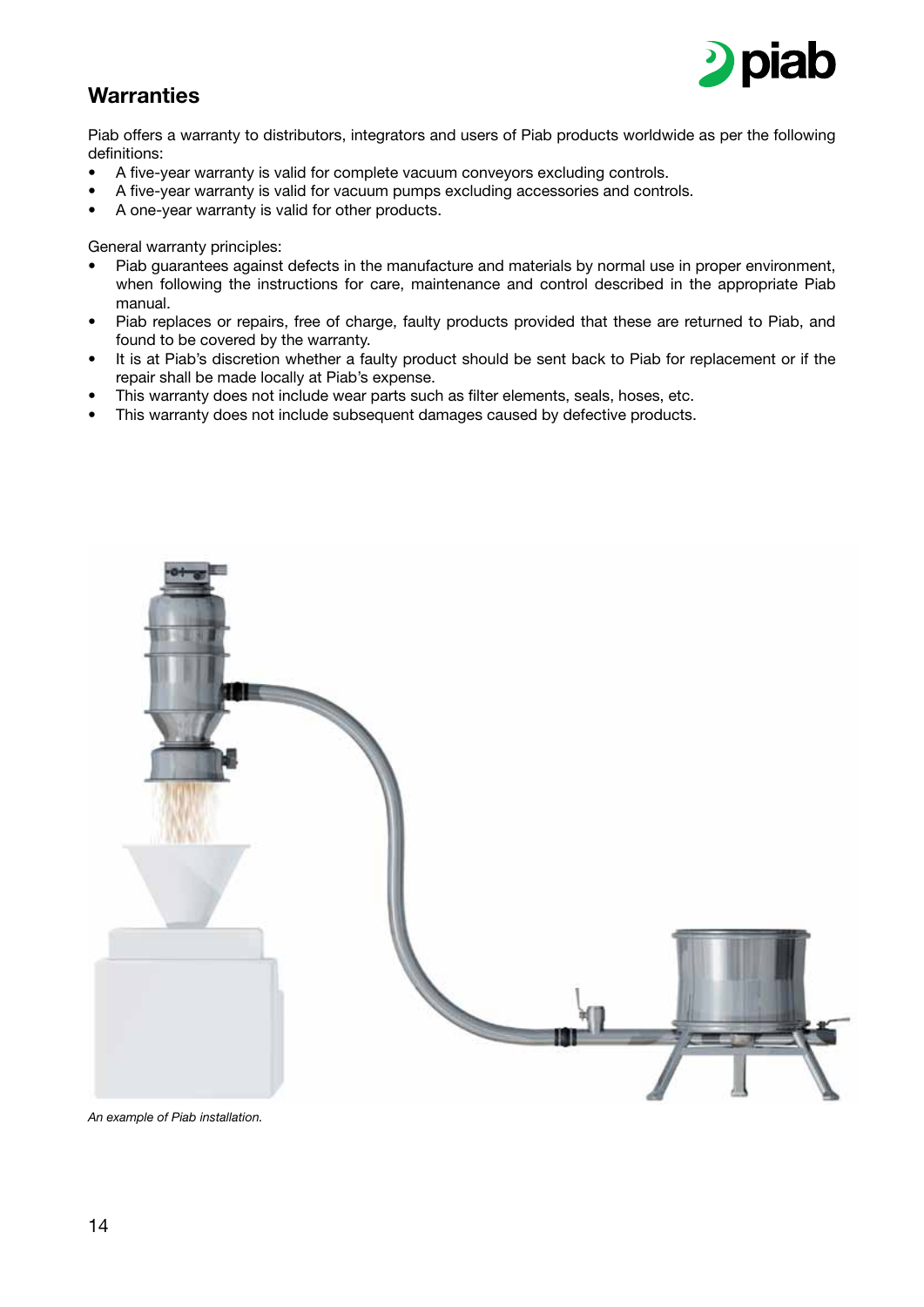

# Application form for vacuum conveyors

### **Contact**

| Distributor: |        |              |      |  |
|--------------|--------|--------------|------|--|
| Customer:    |        | Contact:     |      |  |
| Address:     |        | Postal code: |      |  |
| Country:     | Phone: |              | Fax: |  |
| E-mail:      |        | Web address: |      |  |

#### Product conveyed

| Product conveyed:                                                                                           |                               | Chemical formula:    |     |    |  |
|-------------------------------------------------------------------------------------------------------------|-------------------------------|----------------------|-----|----|--|
| kg/dm <sup>3</sup> [lb/ft $3$ ]<br>Bulk density:                                                            | Particle size: max<br>µm, min | um, majority between | and | μm |  |
| Is the product abrasive?<br>∣No<br>∣ ∣Yes                                                                   |                               |                      |     |    |  |
| Adhesive<br>$\Box$ Free flowing $\Box$ Bridging<br>Flowability:<br>Hygroscopic                              |                               |                      |     |    |  |
| The product is: $\Box$ Static<br>$\Box$ Toxic $\Box$ Aggressive in other ways:<br>Explosive<br>□Inflammable |                               |                      |     |    |  |
| $\circ$<br>Angle of repose:                                                                                 | Other properties:             |                      |     |    |  |

### Installation

| Capacity:<br>ton/h                                                                       | Other intervals:  |                          |           |       |                  |  |
|------------------------------------------------------------------------------------------|-------------------|--------------------------|-----------|-------|------------------|--|
| m[ft]<br>Total conveying distance:                                                       | Horizontal:       | m[ft]                    | Vertical: | m[ft] | Number of bends: |  |
| Type of pipe system: $\Box$ Hose                                                         | $\Box$ Metal pipe | Combination<br>Diameter: |           |       | $mm[$ in]        |  |
| Humidity of the product:                                                                 |                   | Hygroscopic moisture:    |           | %     |                  |  |
| ∏ Sack<br>Drum/Barrel<br>$\Box$ Big bag<br>Product picked up from: $\Box$ Silo<br>Other: |                   |                          |           |       |                  |  |
| The installation is: $\Box$ Indoors                                                      | Outdoors          | Combination              |           |       |                  |  |
| The operation is:<br>$\Box$ Manual                                                       | <b>Automatic</b>  | □ Semi-automatic         |           |       |                  |  |
| Other information:                                                                       |                   |                          |           |       |                  |  |

### ATEX information

| Internal zone:       | External zone:                                 |       |
|----------------------|------------------------------------------------|-------|
| Ambient temperature: | Temperature of the product:<br>$^{\circ}$ CIF1 | °CIFI |
|                      |                                                |       |